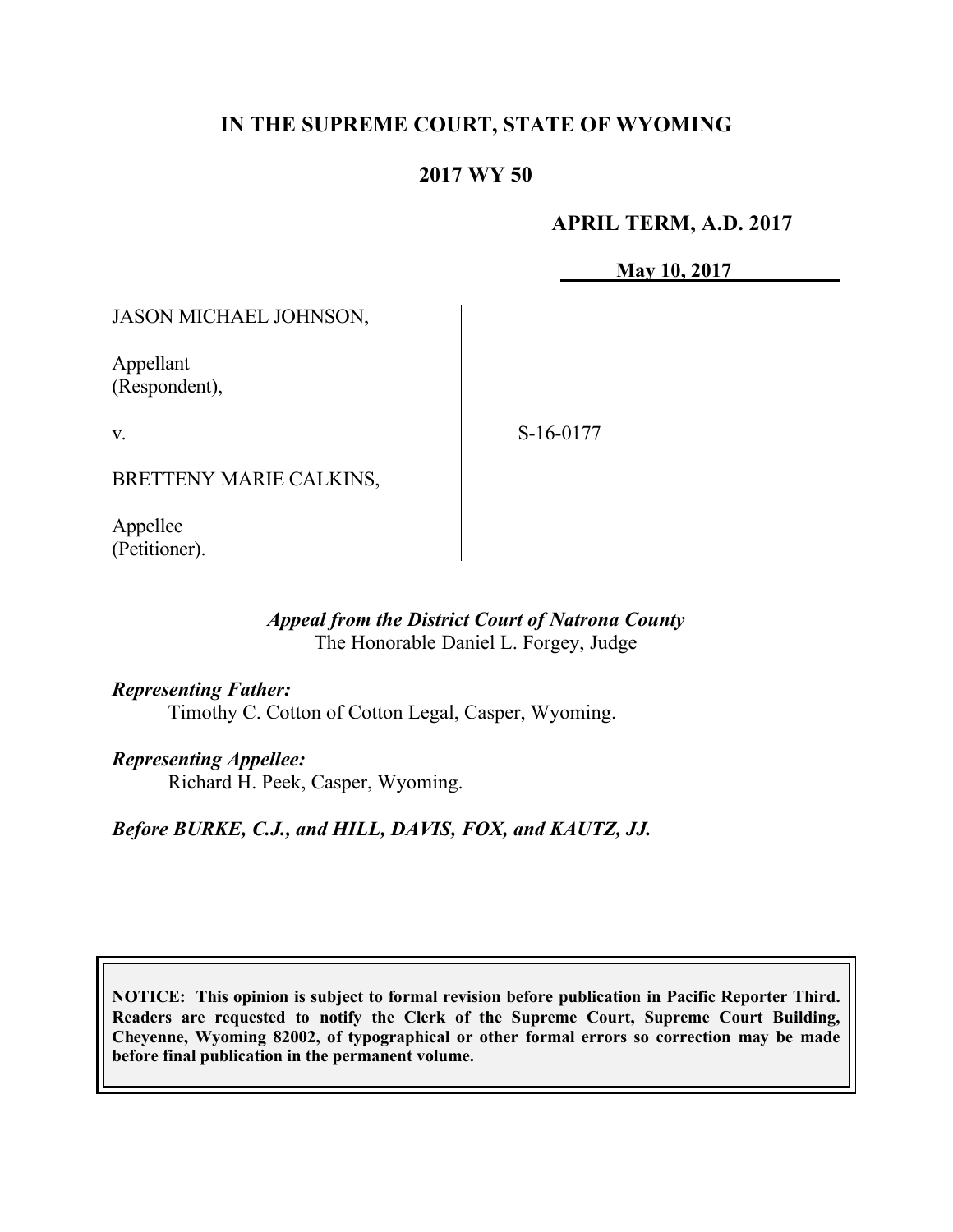## **KAUTZ, Justice.**

[¶1] Jason Michael Johnson (Father) appeals the district court's order terminating his parental rights pursuant to Wyo. Stat. Ann. § 14-2-309(a)(i) and (iv) (LexisNexis 2015). He claims the evidence presented at trial was insufficient to establish grounds for termination under that statute by clear and convincing evidence. He also claims that the district court should have required Bretteny Marie Calkins (Mother) to pursue remedies other than termination of parental rights. We affirm.

#### **ISSUES**

[¶2] Father presents the following issues:

- 1. Whether the district court erred in terminating the parental rights of the non-custodial parent, [Father], under Wyoming Statute  $\S$  14-2-309(a)(i) because there was insufficient evidence of no contact and support; and the evidence established the custodial parent interfered with the non-custodial parent's attempts to communicate with the minor child.
- 2. Whether sufficient evidence was presented to support the Natrona County District Court's decision to terminate [Father's] parental rights under  $\S$  14-2-309(a)(iv) when the evidence established the non-custodial parent made successful and substantive efforts to become and be a fit and responsible parent.
- 3. Whether the district court erred by failing to consider whether less intrusive or restrictive methods of protecting the child were employed and exhausted before terminating [Father's] parental rights.

### **FACTS**

[¶3] Father and Mother had a child in February 2006. On March 11, 2015, Mother filed an action seeking to terminate Father's parental rights under  $\S$  14-2-309(a)(i) and (iv). The district court appointed an attorney to represent Father, and held a bench trial on January 28, 2016 and March 29, 2016. Father participated in the trial by telephone because he was incarcerated.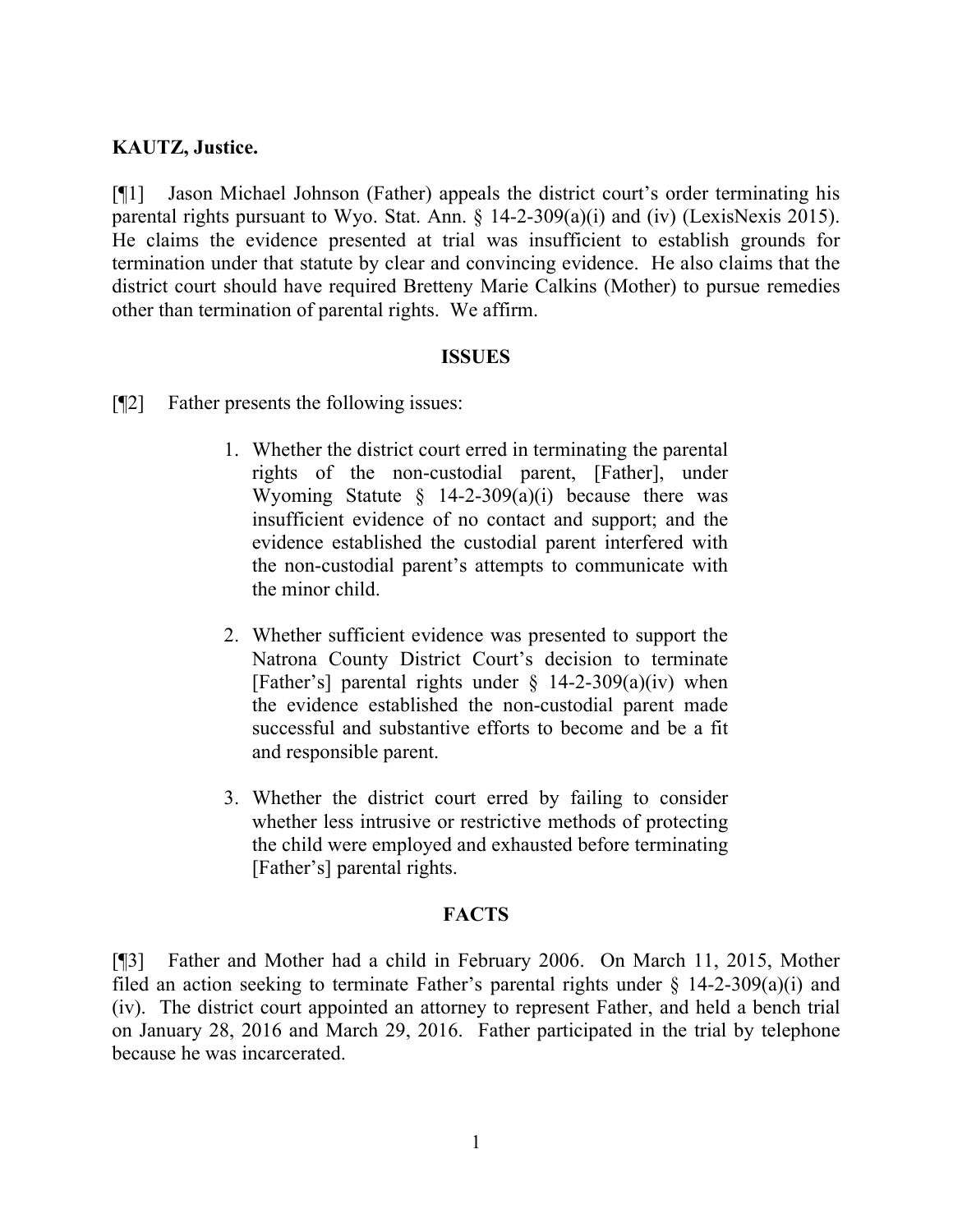[¶4] The parties lived together in Mother's home from 2005 to 2006. Father left the home in the fall of 2006, about six months after the parties' son, KSJ, was born. Father saw his son approximately once a month over an unknown period after the parties separated in 2006. This contact was not a typical visitation, and was not directed toward a relationship with KSJ. Instead, Father asked Mother "can I come over" and did not spend time with KSJ. Father would "eat or use the computer, shower, sometimes sleep... . and then when he left, he would say bye and hug him."

[¶5] After the parties separated, Mother obtained a child support order which required Father to pay \$286.00 per month in child support. Father made no child support payments until 2010, as indicated below.

[¶6] Also after the parties separated, Father developed a relationship with Rose Rocco. In 2009, while Ms. Rocco was pregnant, Father struck her, breaking her jaw in two places. He pled guilty to aggravated assault, and on January 5, 2010, was sentenced to a term of 18 to 48 months in the Wyoming State Penitentiary.

[¶7] After Father went to the Penitentiary, the district court modified his child support order, reducing the child support obligation to \$50.00 per month. While in prison, Father made eleven child support payments ranging from \$23.76 to \$41.57.

[¶8] Father was incarcerated on the aggravated assault charge from June 2009 to May 2011, first in the county jail and then in prison. During that time he did not see or request any visits with KSJ. He sent letters to Mother, but the focus of those letters was toward Mother, and only "vaguely" referenced KSJ. There is no evidence that Father sent cards, letters, or any other communication to KSJ while he was incarcerated.

[¶9] In May 2011, Father was transferred from prison to CAC (a halfway house) in Casper. He remained there until December 15, 2011. During his first three months at CAC, Father visited weekly with Mother and KSJ, for about an hour at a time. As before, Father's focus was primarily on Mother during those visits. Mother's testimony about the visits was that Father was more interested in talking with her than in visiting with KSJ.

[¶10] Father worked for Applebee's while at CAC. Applebee's withheld child support from Father's pay and submitted it directly to the state child support authority from August 2011 through January 6, 2012. Shortly after Father was released from CAC, he was terminated from his job at Applebee's. Father made no other child support payments until after this termination case went to trial.

[¶11] After his release from CAC in late 2011, Father never visited or requested any contact or communication with KSJ. Father did, however, have some contact with Mother on three occasions. In February 2012, Father came to Mother's residence at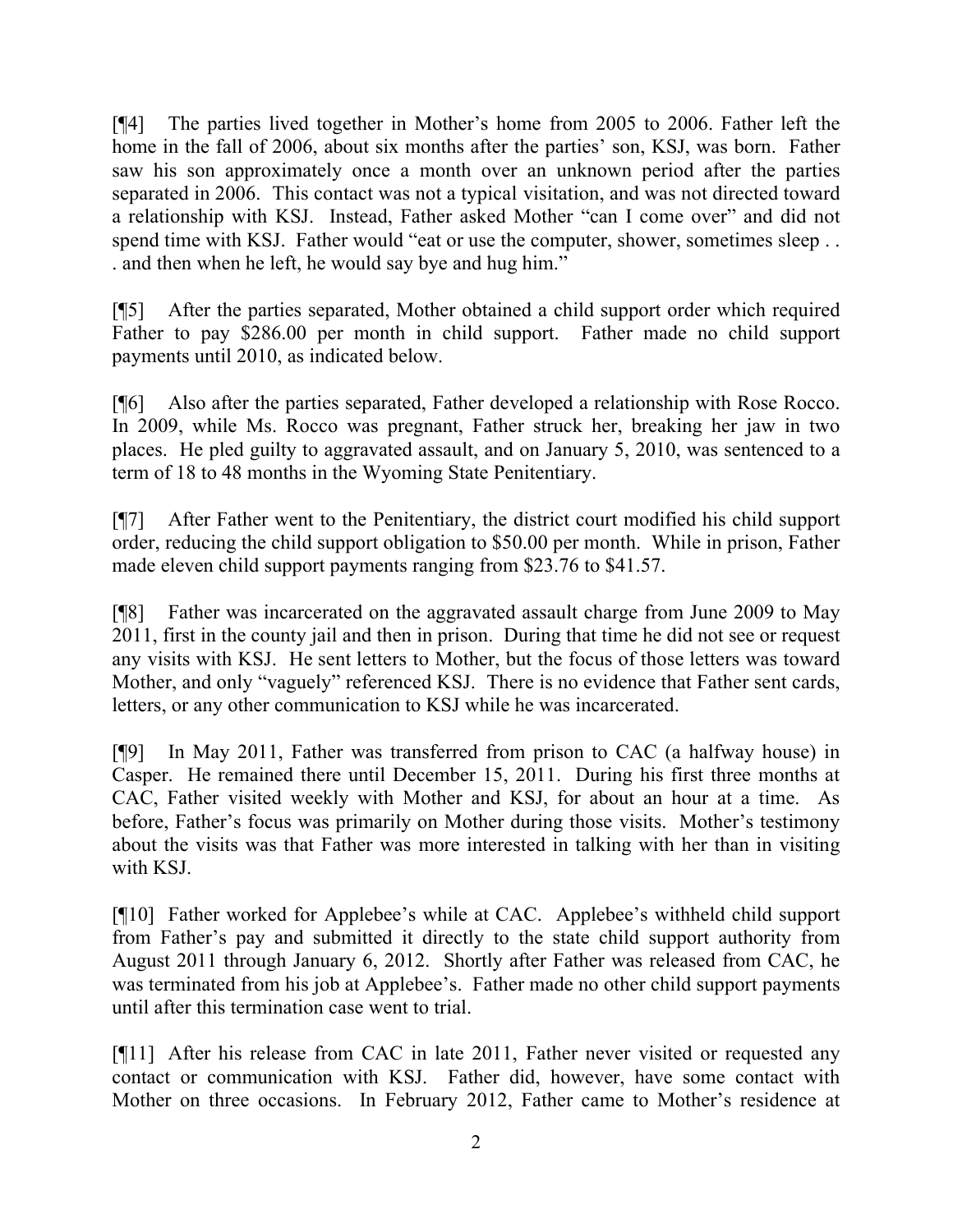11:30 p.m. and said he needed a place to stay because his girlfriend had kicked him out. Although Father had completed a substance abuse program in prison, he now appeared to be under the influence of drugs, and had needle tracks on his arms. Mother refused Father's request for a place to stay. KSJ was sleeping during this event.

[¶12] In March 2012, Father broke into Mother's home and stole a laptop computer and about \$40 from KSJ's piggy bank. Mother reported the crime, but it went unsolved until Father admitted the act while in federal prison in April 2014.

[¶13] In June 2012, Father followed Mother, who was with KSJ and some friends, to a park. He called Mother's name, and she responded that he should stay away. Father did not address KSJ or request any contact with him. Father made no other attempts to contact Mother or KSJ after leaving CAC, until the communications referenced below.

[¶14] On September 10, 2012, Father was charged with the federal crime of a felon in possession of a firearm. Those charges related to an incident occurring in July 2012. He was sentenced to the Florence Federal Correctional Institution, arriving there on March 3, 2013. His release from federal custody was scheduled for April 16, 2017.

[¶15] Father had a job while in the federal penitentiary. He earned \$60.00 or \$65.00 per month, although he sometimes earned less or was temporarily unable to work. The federal prison required Father to make a housing payment of \$25.00 per quarter (3 months) from his prison income, and he also used his income to purchase personal items and make phone calls. His inmate account showed an average daily balance of \$25.32 from January 1, 2015 through September 14, 2015. Father made no payments toward child support while in federal prison, until the single payment made near the end of trial, mentioned below.

[¶16] Father wrote a letter to Mother on April 7, 2014, from federal prison. In that letter he admitted that he committed the burglary at her residence in 2012, and attempted to rekindle a relationship with Mother. He stated "I'm not asking you to let me talk to (KSJ), I'm asking you to let me talk to you".

[¶17] Mother's email address was added to Father's federal prison inmate email account designating her as a recipient of email for KSJ. On December 26, 2014, Father sent Mother an email. The email was directed to Mother, not to KSJ, and sought to restore a relationship with Mother. Father expressed that, in addition to restarting a relationship with Mother, he wanted to be "close to" KSJ and that he loved and missed both Mother and KSJ. Mother did not respond to the email. Father claims that at some point Mother blocked him from sending emails to her email address, but Mother denies doing so.

[¶18] Mother filed her Petition seeking termination of Father's parental rights on March 11, 2015. On April 4, 2015, Father sent another email to Mother. In this email Father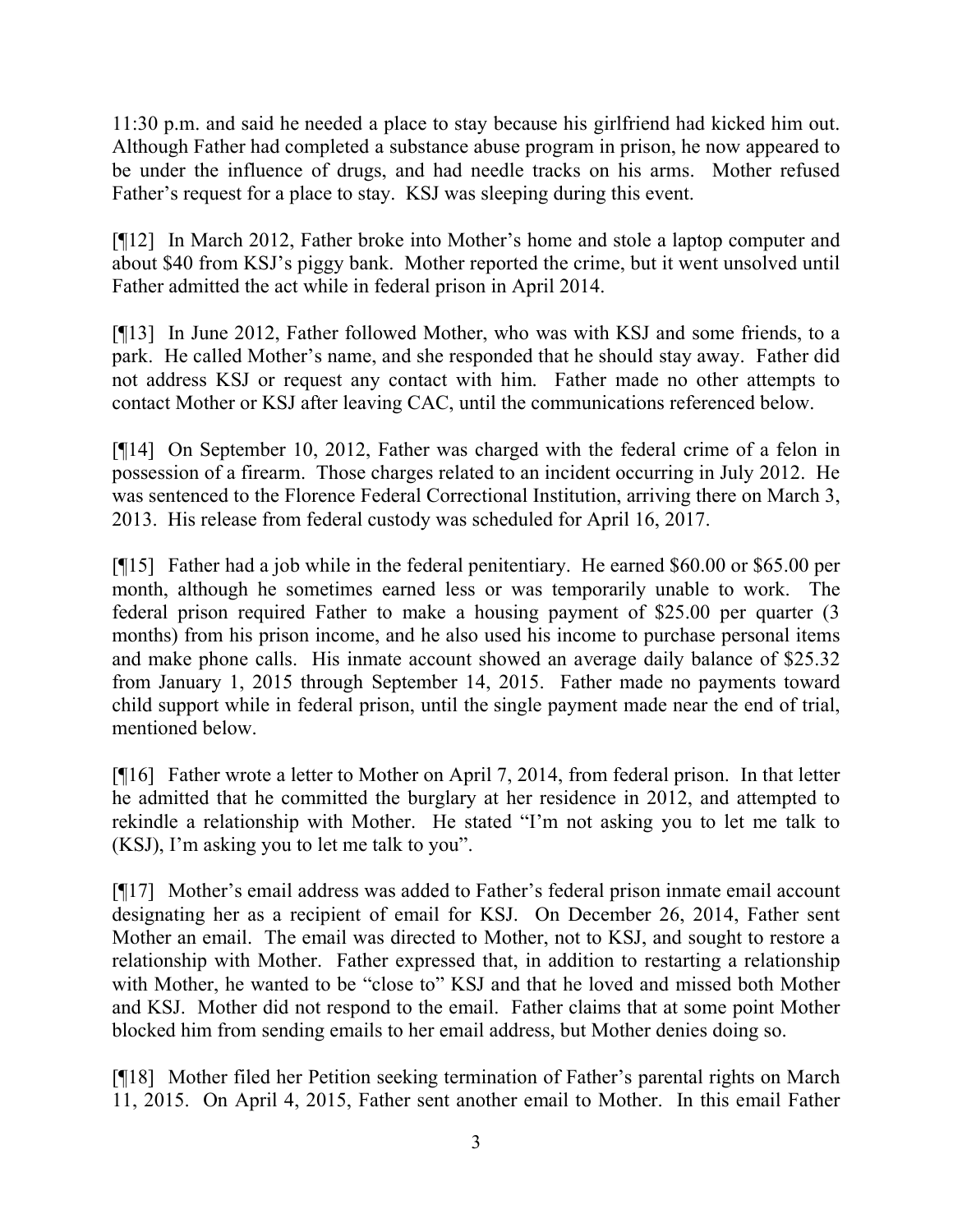asserted that KSJ had a close relationship with him. Father sent handwritten letters addressed to Mother on July 7, 2015 and August 10, 2015. Mother did not accept the letters, but instead had them returned to Father. Father sent "not very many" letters addressed to KSJ, all written after this case was filed, but Mother returned them to Father. Father did not send letters to KSJ from federal prison before Mother filed this case.

[¶19] As of December 28, 2015, Father had not paid any child support for over four years and was \$8,120.39 in arrears. In March 2016, Father made a \$25.00 payment toward child support from federal prison.

### **STANDARD OF REVIEW**

[¶20] Father challenges the sufficiency of the evidence to establish the statutory requirements for termination of his parental rights. "In a sufficiency of the evidence review, we give considerable deference to the district court's determination because it has the advantage of observing the demeanor of the witnesses." *AJJ v. State (In re KMJ*), 2010 WY 142, ¶ 20, 242 P.3d 968, 972 (Wyo. 2010)

> We apply our traditional principles of evidentiary review when a party challenges the sufficiency of the evidence supporting termination. *BA v. Laramie County Dep't of Family Servs.,* 2007 WY 128, ¶ 7, 163 P.3d 844, 847 (Wyo. 2007); *CDB v. DJE,* 2005 WY 102, ¶ 4, 118 P.3d 439, 440 (Wyo. 2005); *BSC v. Natrona County Dep't of Family Servs.,* 2004 WY 167, ¶ 11, 102 P.3d 890, 894 (Wyo. 2004). We examine the evidence in the light most favorable to the party prevailing below, assuming all favorable evidence to be true while discounting conflicting evidence presented by the unsuccessful party. *MN v. State, Dep't of Family Servs.,* 2003 WY 135, ¶ 5, 78 P.3d 232, 234 (Wyo. 2003). This Court then reviews the supporting evidence to ascertain if it clearly and convincingly satisfies the statutory elements required to support termination. *EBH v. Hot Springs Dep't of Family Servs.,* 2001 WY 100, ¶ 14, 33 P.3d 172, 178 (Wyo. 2001). Evidence is clear and convincing if it would persuade a trier of fact that the truth of the contention is highly probable. *LP v. Natrona County Dep't of Public Assistance and Social Servs.,* 679 P.2d 976, 982 (Wyo.1984). This Court may examine all of the properly admissible evidence in the record, but we do not reweigh the evidence. *Street v. Street,* 2009 WY 85, ¶ 9, 211 P.3d 495, 498 (Wyo. 2009). In applying our standard of review, we keep in mind that the right to associate with one's family is fundamental and strictly scrutinize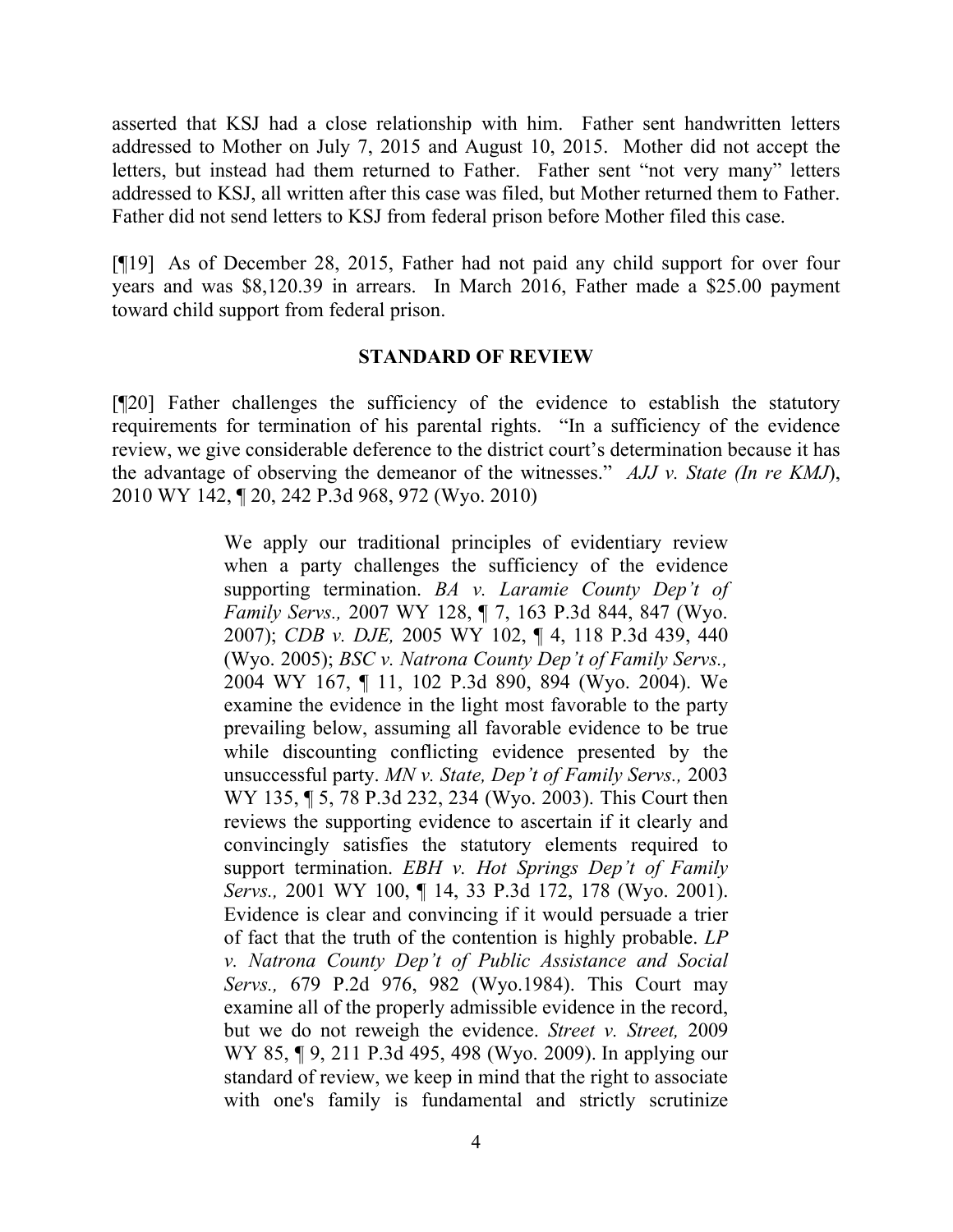petitions to terminate parental rights. *RLA v. State of Wyo., Dep't of Family Servs.,* 2009 WY 109, ¶ 13, 215 P.3d 266, 268 (Wyo. 2009).

*JLW v. CAB (In re WDW)*, 2010 WY 9, ¶ 17, 224 P.3d 14, 19 (Wyo. 2010). Father disagrees with some of the evidence presented by Mother and asserts that his own version of some facts is correct. For example, he asserts that Mother blocked his ability to send her emails and that he sent more letters from prison than were entered into evidence. Mother disputed those assertions. The standard of review requires us to rely on the evidence most favorable to Mother and discount conflicting evidence presented by Father.

[¶21] Father also contends that the district court should have required Mother to take some other approach, such as seeking child support enforcement or arranging supervised visitation, before seeking termination. This is an issue of whether the applicable statutes should be construed to require such steps before seeking termination of parental rights. Statutory interpretation raises a question of law, which we review *de novo*. *RAA v. AW*, 2016 WY 117, ¶ 11, 384 P.3d 1156, 1159 (Wyo. 2016).

### **DISCUSSION**

#### *Sufficiency of the Evidence*

[¶22] The district court found that clear and convincing evidence established the statutory grounds for termination of Father's parental rights to KSJ under § 14-2-309  $(a)(i)$  and  $(iv)$ . That statute provides as follows:

## **§ 14–2–309. Grounds for termination of parent-child relationship; clear and convincing evidence.**

(a) The parent-child legal relationship may be terminated if any one (1) or more of the following facts is established by clear and convincing evidence:

(i) The child has been left in the care of another person without provision for the child's support and without communication from the absent parent for a period of at least one (1) year. In making the above determination, the court may disregard occasional contributions, or incidental contacts and communications. For purposes of this paragraph, a court order of custody shall not preclude a finding that a child has been left in the care of another person.

. . . .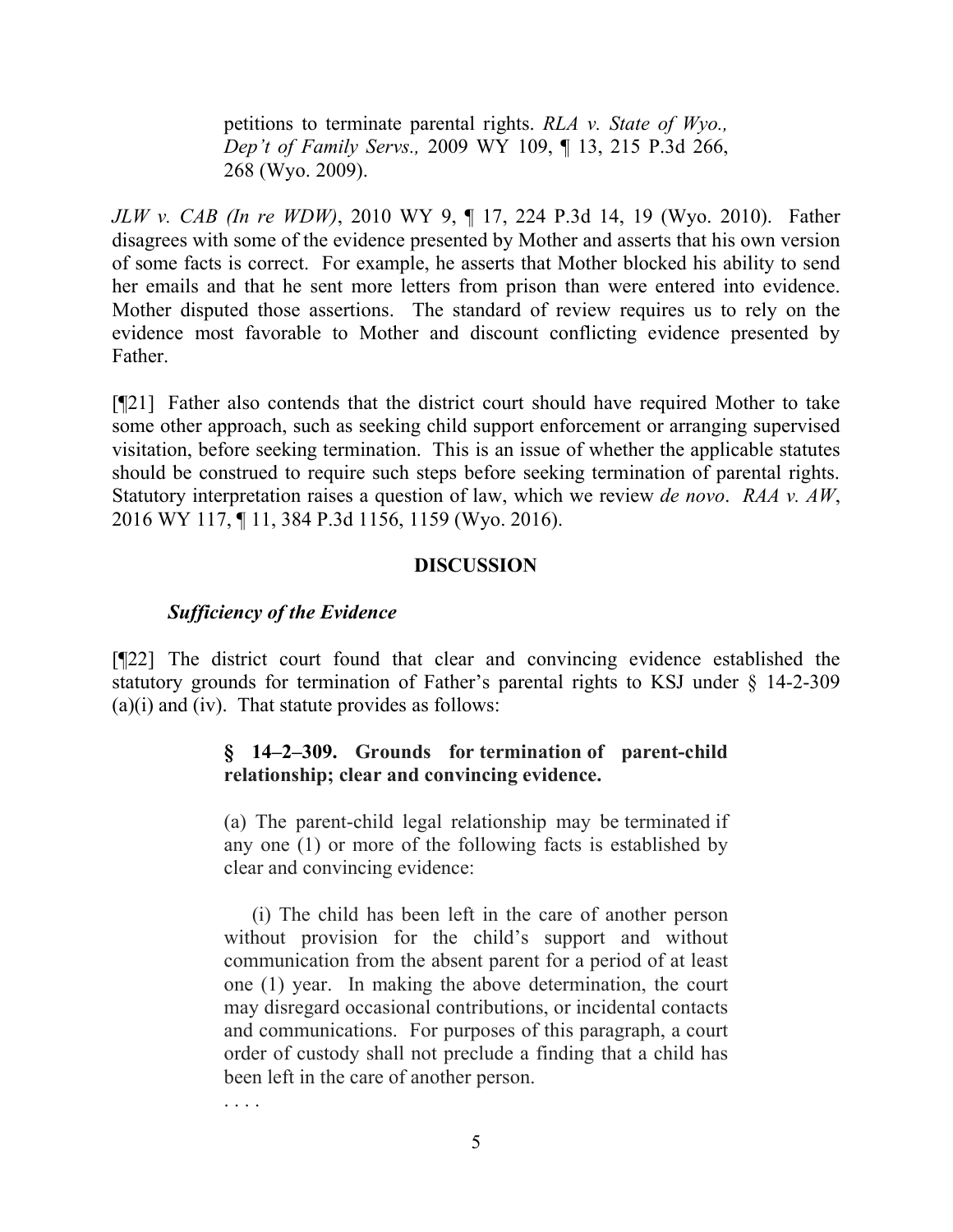(iv) The parent is incarcerated due to the conviction of a felony and a showing that the parent is unfit to have the custody and control of the child.

[¶23] Although the district court found clear and convincing evidence to support termination under both subsections  $(a)(i)$  and  $(iv)$ , it is unnecessary for us to consider each of them if the record supports the district court's findings on either basis for termination.

> The statutory bases for termination of parental rights are separate and independent. *MDW v. Hot Springs County Dep't of Family Servs. (In re SRJ),* 2009 WY 94, ¶ 10, 212 P.3d 611, 614 (Wyo. 2009). "Proof of any one of those [bases] by clear and convincing evidence supports the termination of parental rights." *Id; see also JD and SE v. Wyoming Dept. of Family Servs.,* 2009 WY 78, ¶ 12, 208 P.3d 1323, 1327 (Wyo. 2009). We may affirm if there is sufficient evidence to support termination under any of the grounds enumerated in Wyo. Stat. Ann. § 14–2–309.

*DMM v. State, Dep't of Family Servs. (In re ZMETS, ZCJS, ZPMS, and ZKMS)*, 2012 WY 68,  $\P$  18, 276 P.3d 392, 397 (Wyo. 2012). In this case it is sufficient to consider only the evidence in the record relating to  $\S$  14-2-309(a)(i). That statute requires clear and convincing proof of three elements: (1) the child has been left in the care of another person for a period of at least one (1) year; (2) the absent parent made no provision for support of the child for at least that same year; and (3) the child was without communication from the absent parent for a period of at least one (1) year.

[¶24] Each of these statutory requirements is based on the existence of a condition "for a period of at least one (1) year." Wyo. Stat. Ann. § 14-2-311(a)(iv) (LexisNexis 2015) requires a petitioner seeking termination of parental rights to list the grounds upon which the petition is based. In this case, then, the petition had to allege that the child was left in the care of another person, and there was no provision for support and no communication from the absent parent for at least one year before the petition was filed. The relevant one year period is the year prior to March 2015, when Mother filed this case.

[ $[925]$ ] We now look to the record to determine if each of the three requirements of  $\S$  14- $2-309(a)(i)$  were established by clear and convincing evidence, keeping in mind the applicable standard of review. The evidence at trial indisputably indicated that Father left KSJ in the care of Mother for far more than one year before March 2015. The evidence establishes that KSJ was left in the care of Mother for nearly all of KSJ's life—nine years at the time the petition to terminate was filed. Some of those years occurred when Father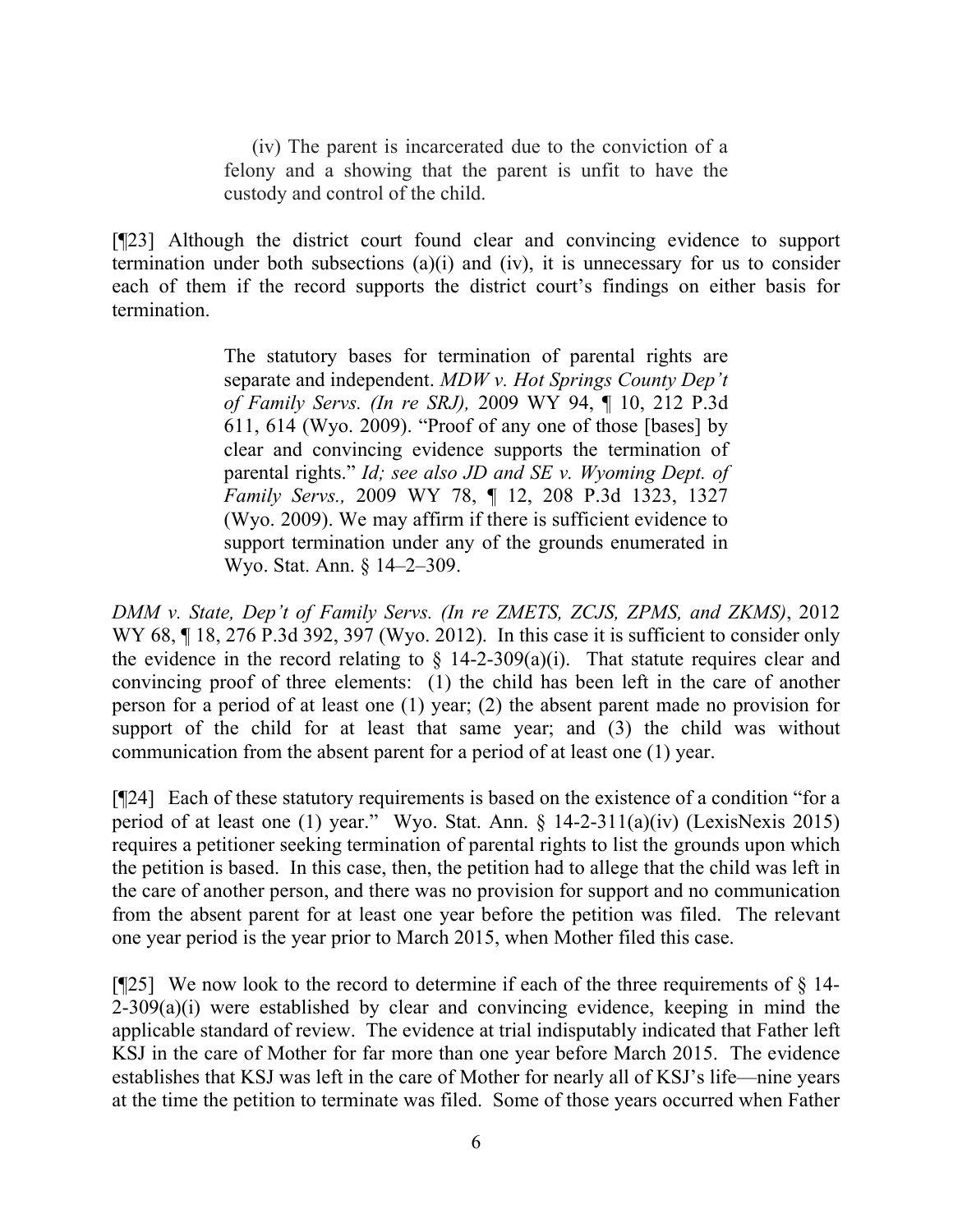was incarcerated, and some occurred when he was not. The record certainly contains clear and convincing evidence that Father left KSJ in the care of another person for a period of at least one year.

[¶26] The evidence at trial also showed that Father made no provision for KSJ's support for more than a year before this case was filed. Before Mother filed this case in March 2015, Father had not paid any child support for over three years. His last payment was made through his employer, Applebee's, in early January 2012.

[¶27] Father attempts to excuse his non-payment by arguing that he did not understand how to make support payments from federal prison. He argues that "once he figured out how he could reasonably and feasibly provide support, (Father) sent a support payment from the federal prison in March 2016." Father offers no valid explanation of why he failed to pay any child support at all after leaving the halfway house in December 2011, until he was again incarcerated in July 2012. Although he arrived in federal prison in early March 2013, he claims he had not "figured out" how to make child support payments from prison for over three years, until after his termination case went to trial. During those three years, Father was earning a wage in prison, although small, and was regularly making financial transactions for his own benefit. The record contains clear and convincing evidence that for four years before Mother brought this case Father failed to make provision for KSJ's support.

[¶28] Father claims that Mother failed to establish by clear and convincing evidence that KSJ was without communication from Father for a period of at least one (1) year. He asserts that he wrote an email and letters to KSJ, and that Father attempted to contact KSJ but was thwarted by Mother.

[¶29] The evidence most favorable to Mother indicates that during the three years before Mother filed this case, the only events which could potentially be considered as communication or contact by Father toward KSJ occurred: (1) in February 2012 when Father came to Mother's residence at 11:30 p.m. under the influence of a controlled substance looking for a place to stay; (2) in June 2012 when Father followed Mother, KSJ and others to a park, and attempted to contact Mother; (3) on April 7, 2014, when Father wrote a letter to Mother; and (4) on December 26, 2014, when Father wrote an email to Mother. Each of these events is insufficient to constitute contact or communication from Father to his son as anticipated by  $\S$  14-2-309(a)(i).

[¶30] Section 14-2-309(a)(i) directs that the district court may disregard "incidental" contact and communication when determining whether this requirement for termination has been proven. "[T]he ordinary and obvious meaning of 'incidental' as used in the statute is a casual minor occurrence that is insignificant and of little consequence". *RAA*, ¶ 17, 384 P.3d at 1160, quoting *Matter of Adoption of McMullen*, 236 Kan. 348, 691 P.2d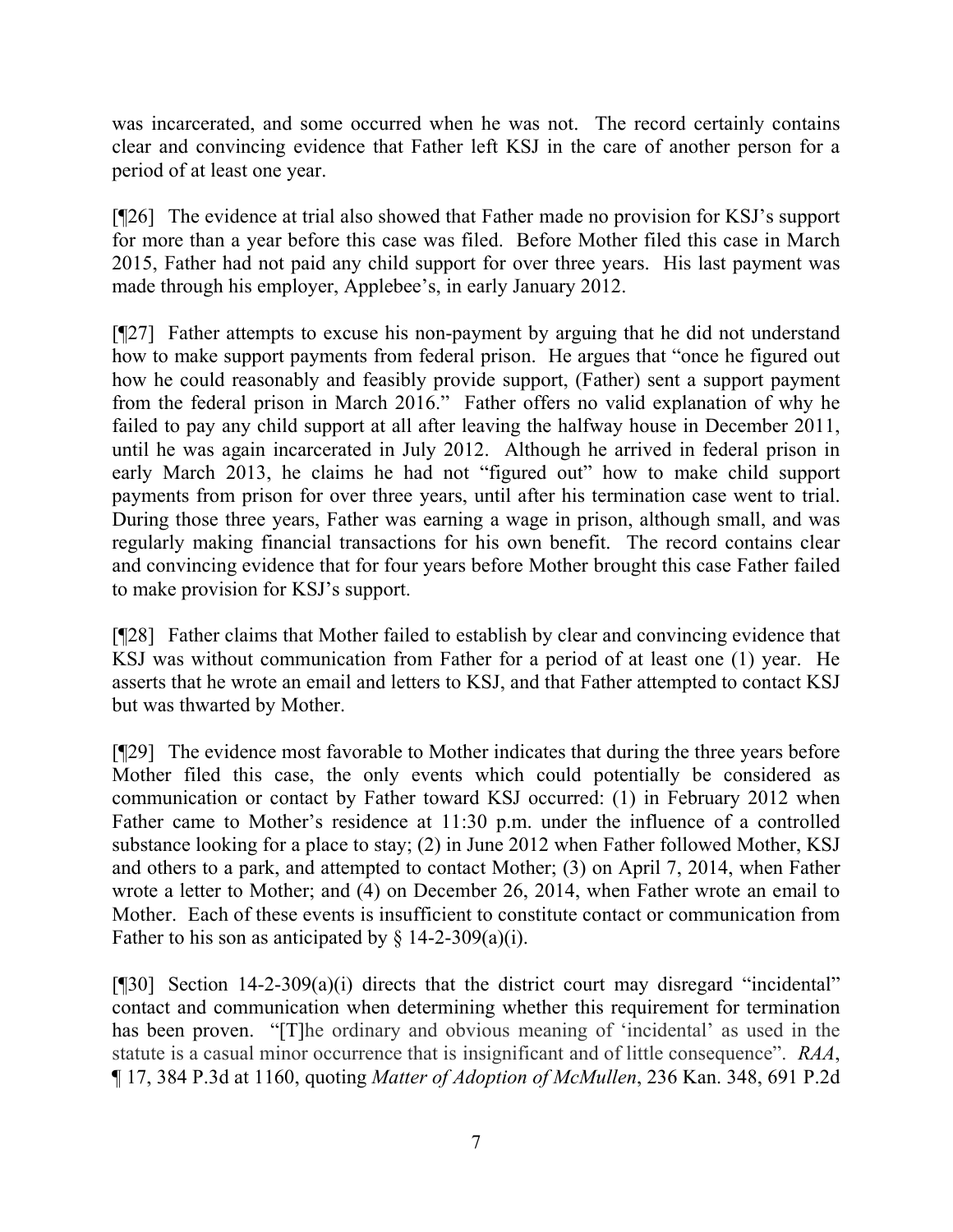17, 20 (1984). Contact or communication may be "incidental" whether it is intentional, or simply something that occurs by happenstance. *Id*.

[¶31] The potential contacts listed above were certainly incidental, if they were contacts with KSJ at all. None of those contacts were directed to KSJ, but rather were addressed specifically to Mother. Consistent with Father's prior communications, these contacts revolved around an effort to form some sort of a relationship with Mother. The first two events, in March and June 2012, were not directed toward KSJ at all, but were attempts to contact Mother. Two years later, in April 2014, Father wrote a letter addressed only to Mother. In that letter he confessed to burglarizing her house, and specifically indicated he was not requesting communication with KSJ. Then Father sent an email to Mother, not KSJ, in December 2014. The information in it concerned Father's future plans to move to Wisconsin and wondered about Mother's reaction. Although this email mentioned that Father loves his son, it was not a communication toward KSJ. Any contact with KSJ from this email was certainly incidental. These four events over nearly three years cannot, even with a stretch of the imagination, be appropriately characterized as contact or communication by Father toward KSJ.

[¶32] The evidence showed that Father sent an email to Mother in April 2015, and wrote two letters to Mother from the federal penitentiary, one in July 2015 and one in August 2015. He also sent "not very many" letters addressed to KSJ after Mother initiated this case. Father had not contacted or sent communication directly to KSJ for over four years. Then, after being served with notice that Mother was seeking to terminate his parental rights, Father sent some letters to KSJ which Mother returned, unopened. Communication, or attempted communication, occurring after an action to terminate parental rights is filed is not effective to defeat application of  $\S$  14-2-309(a)(i). If it were, a parent could fail to communicate with his or her child for years, as happened here, and then avoid responsibility for that extended period of non-communication by writing a letter. The statute requires clear and convincing evidence of no communication or contact with the child for a year or more before the action to terminate parental rights is filed. Attempted communication after the case is filed is irrelevant.

[¶33] Furthermore, the few attempts at communication by Father after March 2015, were "incidental" and the district court appropriately disregarded them. Although some of those attempts at communication with KSJ were intentional, when they are viewed in the context of years without any contact or communication whatsoever, they were insignificant and of little importance.

[¶34] The evidence, when viewed most favorably for Mother, shows that Father directed virtually no communication toward KSJ from the end of 2011 until after this case was filed in March, 2015.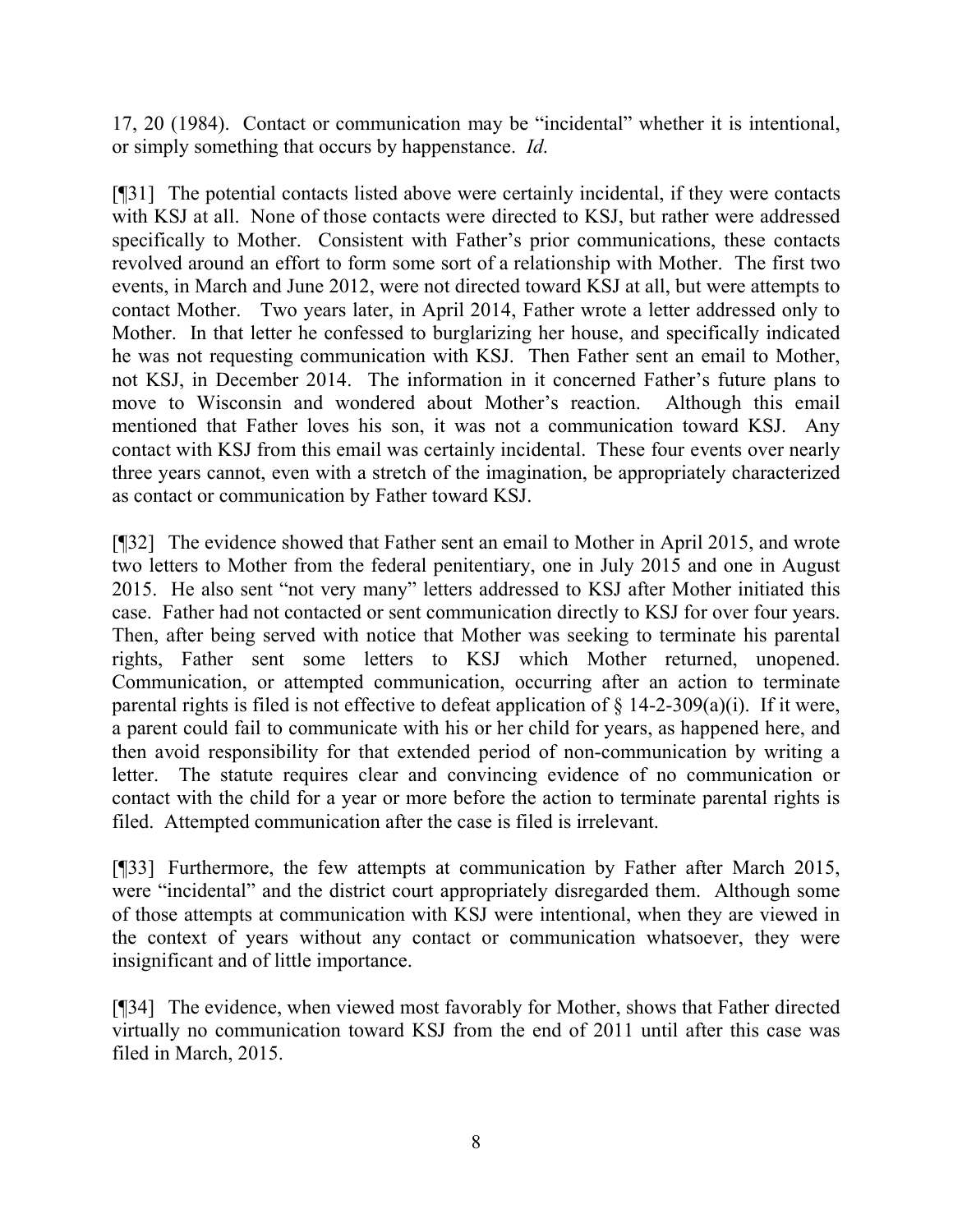[¶35] Father insists that Mother interfered with his efforts to contact his son. The record simply contains no persuasive evidence to support this assertion. There was no evidence of even a single specific time when Father requested visitation with KSJ and was denied. Although once Father followed and was rebuffed by Mother, that event was not a request to communicate or visit with KSJ. There was no tangible evidence of birthday cards, gifts, letters, or other communication that Father sent to KSJ but were returned. Although Father testified that he believed Mother had blocked his email access to KSJ, Mother testified otherwise. Father failed to present any support for this claim other than his unsupported opinion. To the contrary, the evidence shows that Father sent emails to Mother both before and after Mother filed this case.

[¶36] The record contains clear and convincing evidence supporting the district court's decision on § 14-2-309(a)(i). The evidence most favorable to Mother clearly and convincingly shows that Father left KSJ in the care of another without provision for his support and simply did not attempt to contact or communicate with his son for far more than one year before this case was filed.

# *Requirement of Other Efforts Before Termination*

[¶37] Father argues that the relevant statutes required Mother to "have pursued and exhausted less intrusive or restrictive method[s] of protecting the child and pursuing support before resorting to termination." He argues that this Court should reverse the district court's decision because "the mother could have sought, but did not seek, a custody or other order from the Court imposing restrictions and conditions on the exercise of visitation such as supervision, drug and alcohol testing for sobriety, etc."

[¶38] Father bases this argument on a concurring opinion issued in *RW v. State*, 766 P.2d, 555, 558 (Wyo. 1989). *RW* involved a termination of parental rights obtained by the State under § 14-2-309(a)(iv). *RW* is distinguishable from this case because here the State of Wyoming is not the petitioner for termination, and because the analysis above is based on  $\S$  14-2-309(a)(i), not on (a)(iv). Furthermore, the concurring opinion relied upon by Father is based on the requirements of  $\S$  14-2-309(a)(iii), not (a)(i) nor (a)(iv).

[¶39] In *RW,* the parents asserted that "the State had a burden to prove termination was the least intrusive means to accomplish the State's interest in protecting KW." *RW,* 766 P.2d at 556. This assertion was based on cases where termination of parental rights occurred under § 14-2-309(a)(iii). *Id*. That statute permits termination of parental rights when

> [t]he child has been abused or neglected by the parent and reasonable efforts by an authorized agency or mental health professional have been unsuccessful in rehabilitating the family or the family has refused rehabilitative treatment, and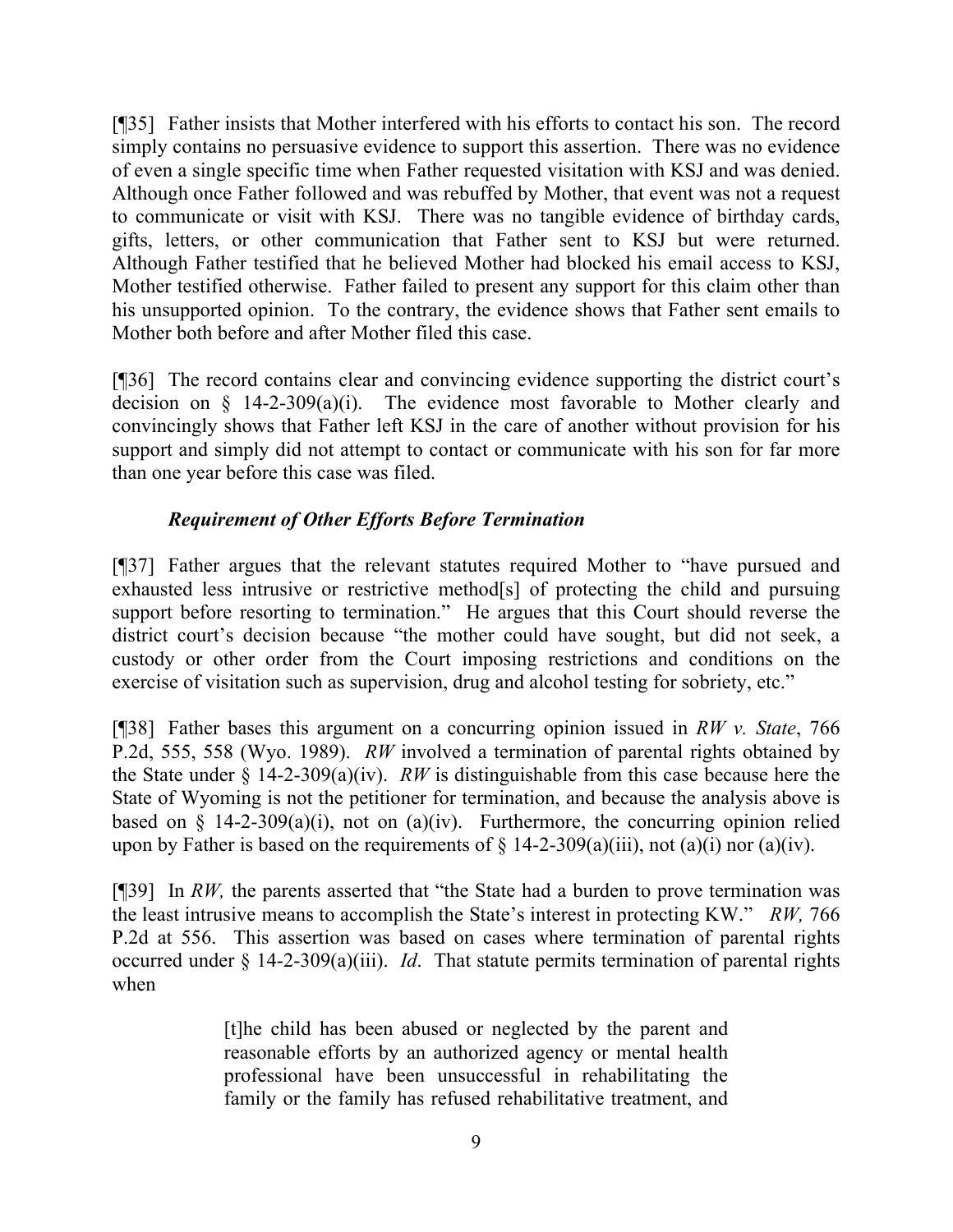it is shown that the child's health and safety would be seriously jeopardized by remaining with or returning to the parent.

Obviously, § 14-2-309(a)(iii) requires the State to take certain actions in an effort to rehabilitate a family or protect a child before termination may occur on this basis.

[¶40] The primary opinion in *RW* recognized that § 14-2-309(a)(iv) contains no such language. It stated "That statute is clear on its face. We need not employ rules of statutory construction, for it is clear that the State has no burden to demonstrate the unavailability of means less intrusive than termination." *RW,* 766 P.2d at 557. The same statement applies here. Both subsections (a)(i) and (iv) of  $\S$  14-2-309 are clear on their faces. Neither requires a petitioner to pursue lesser options before seeking termination of parental rights.

[¶41] The concurring opinion in *RW* found some similarity between the requirements of § 14-2-309(a)(iii) that reasonable efforts be made to rehabilitate before termination and the requirement of (a)(iv) that clear and convincing evidence show a parent is "unfit." Nothing in the primary opinion in *RW* nor the concurring opinion found any such requirement in  $\S$  14-2-309(a)(i). As indicated above, clear and convincing evidence in this case supported termination of Father's parental rights under  $\S$  14-2-309(a)(i). This statute does not require that the petitioner pursue lesser options before seeking termination.

[¶42] This Court considered whether some other rehabilitative efforts are required before termination of parental rights may occur under subsections other than (a)(iii) in *SLJ v. Dep't of Family Servs. (In Re SJJ),* 2005 WY 3, ¶ 32, 104 P.3d 74, 83 (Wyo. 2005). The *SLJ* court unanimously rejected such an argument, holding that based on the plain language of the statute, other efforts are required before termination only under subsection (a)(iii). It held that the other subsections of  $\S$  14-2-309(a) do not require such rehabilitation efforts. *Id*. We reaffirm that holding.

[¶43] Father's argument that Mother should be required to take "lesser" steps before seeking termination of Father's parental rights is an effort to transfer Father's parental responsibilities to support and communicate with his child to Mother. Rather than fulfilling his parental responsibility to support and communicate during the four years prior to the termination action, Father asks us to excuse his failures by requiring Mother to somehow force Father to pay support or communicate. Section 14-2-309(a)(i) contains no such requirement. The legislature established the statutory requirements found in § 14-2-309(a)(i), and it is not appropriate for this Court to add to those requirements.